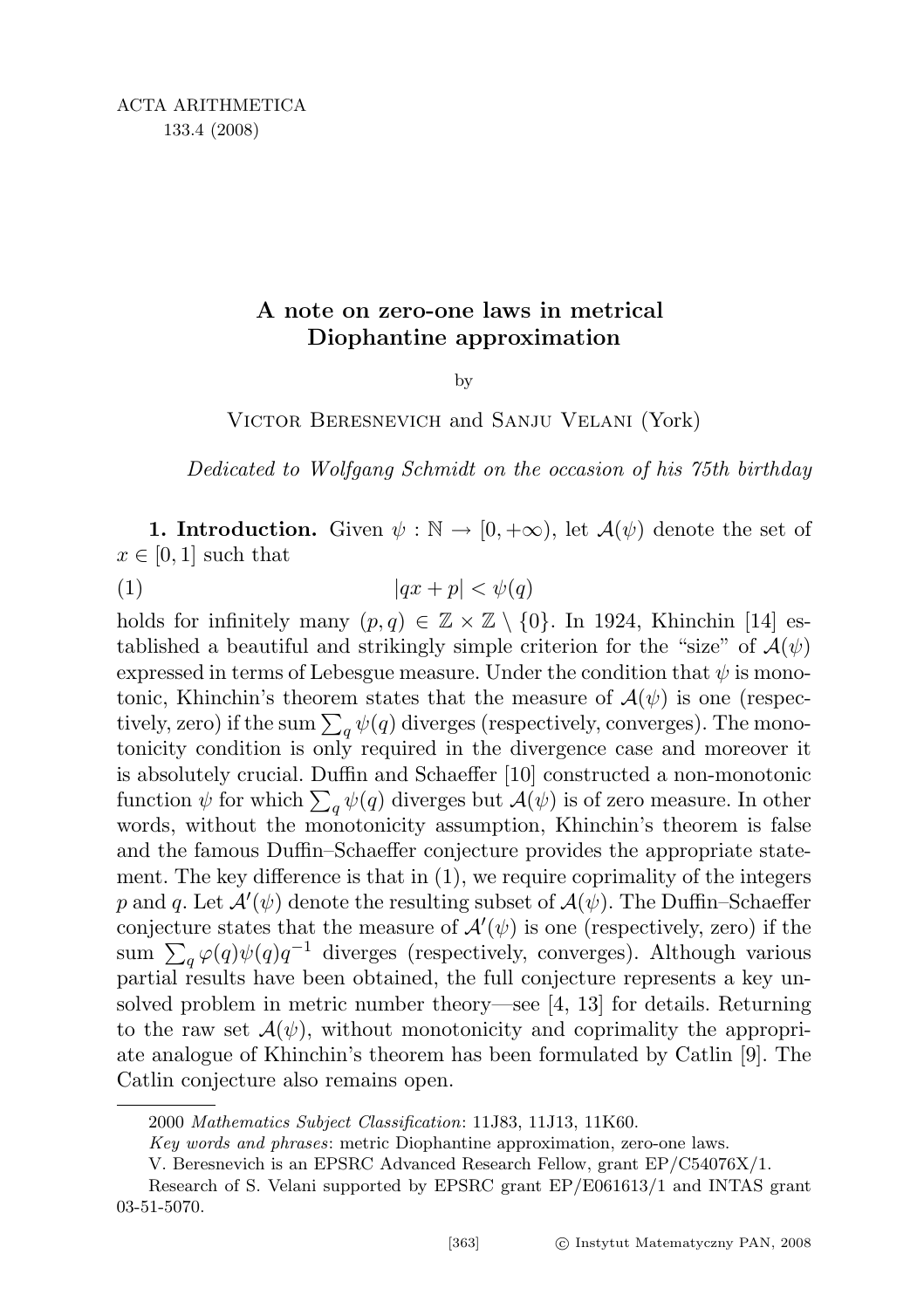The upshot of the above discussion is that currently we are unable to prove analogues of Khinchin's theorem for either of the fundamental sets  $\mathcal{A}(\psi)$  and  $\mathcal{A}'(\psi)$ . However, it is known that the Lebesgue measure of  $\mathcal{A}(\psi)$ and  $\mathcal{A}'(\psi)$  is either 0 or 1. In the case of  $\mathcal{A}(\psi)$  this zero-one law is due to Cassels [8] and in the case of  $\mathcal{A}'(\psi)$  it is due to Gallagher [11]. The goal of this note is to establish the higher dimensional analogues of these classical zero-one laws. For a discussion concerning the higher dimensional analogues of the conjectures of Duffin-Schaeffer and Catlin see [4, 12, 15, 19, 20].

Throughout,  $m \geq 1$  and  $n \geq 1$  are integers. Given  $\Psi : \mathbb{Z}^m \to [0, +\infty)$ , let  $\mathcal{A}_{n,m}(\Psi)$  be the set of  $\mathbf{X} \in [0,1]^{nm}$  such that

$$
|\mathbf{qX} + \mathbf{p}| < \Psi(\mathbf{q})
$$

holds for infinitely many  $(\mathbf{p}, \mathbf{q}) \in \mathbb{Z}^m \times \mathbb{Z}^n \setminus \{\mathbf{0}\}.$  Here  $|\cdot|$  denotes the supremum norm in  $\mathbb{R}^m$ , **X** is regarded as an  $n \times m$  matrix and **q** is regarded as a row vector. Thus,  $\mathbf{q} \mathbf{X} \in \mathbb{R}^m$  represents a system of m real linear forms in n variables. In higher dimensions the set  $\mathcal{A}'(\psi)$  has two natural generalizations:

$$
\mathcal{A}'_{n,m}(\Psi) := \{ \mathbf{X} : (2) \text{ holds for i.m. } (\mathbf{p}, \mathbf{q}) \text{ with } \gcd(\mathbf{p}, \mathbf{q}) = 1 \},
$$

 $\mathcal{A}_{n,m}''(\Psi) := {\mathbf{X} : (2) \text{ holds for i.m. } (\mathbf{p}, \mathbf{q}) \text{ with } \gcd(p_i, \mathbf{q}) = 1, i = \overline{1,m}},$ where  $\mathbf{X} \in [0,1]^{nm}$ , "i.m." stands for "infinitely many" and  $gcd(\mathbf{p}, \mathbf{q})$  denotes the greatest common divisor of all the components of **p** and **q**.

Before we state our main result, let us agree on the following notation:  $\mathcal{A}_{n,m}^{\circ}(\Psi)$  will denote any of the fundamental sets  $\mathcal{A}_{n,m}(\Psi)$ ,  $\mathcal{A}'_{n,m}(\Psi)$  or  $\mathcal{A}_{n,m}''(\Psi)$ . Thus, a statement for  $\mathcal{A}_{n,m}^{\circ}(\Psi)$  is valid for  $\mathcal{A}_{n,m}(\Psi)$ ,  $\mathcal{A}_{n,m}'(\Psi)$  and  $\mathcal{A}_{n,m}''(\Psi)$ . Also, |X| will denote the k-dimensional Lebesgue measure of the set  $X \subset \mathbb{R}^k$ .

THEOREM 1. For any n, m and  $\Psi$  we have  $|\mathcal{A}_{n,m}^{\circ}(\Psi)| \in \{0,1\}.$ 

2. Auxiliary results. In this section we group together various self contained statements that we appeal to during the course of establishing Theorem 1. Most are higher dimensional analogues of well known one-dimensional statements. Indeed, the one-dimensional version of our first result can be found in [8].

LEMMA 1. Let  ${B_i}$  be a sequence of balls in  $\mathbb{R}^k$  with  $|B_i| \to 0$  as  $i \to \infty$ . Let  $\{U_i\}$  be a sequence of Lebesgue measurable sets such that  $U_i \subset B_i$  for all i. Assume that for some  $c > 0$ ,

(3) 
$$
|U_i| \ge c|B_i| \quad \text{for all } i.
$$

Then the sets

$$
\mathcal{U} = \limsup_{i \to \infty} U_i := \bigcap_{j=1}^{\infty} \bigcup_{i \ge j} U_i \quad and \quad \mathcal{B} = \limsup_{i \to \infty} B_i := \bigcap_{j=1}^{\infty} \bigcup_{i \ge j} B_i
$$

have the same Lebesgue measure.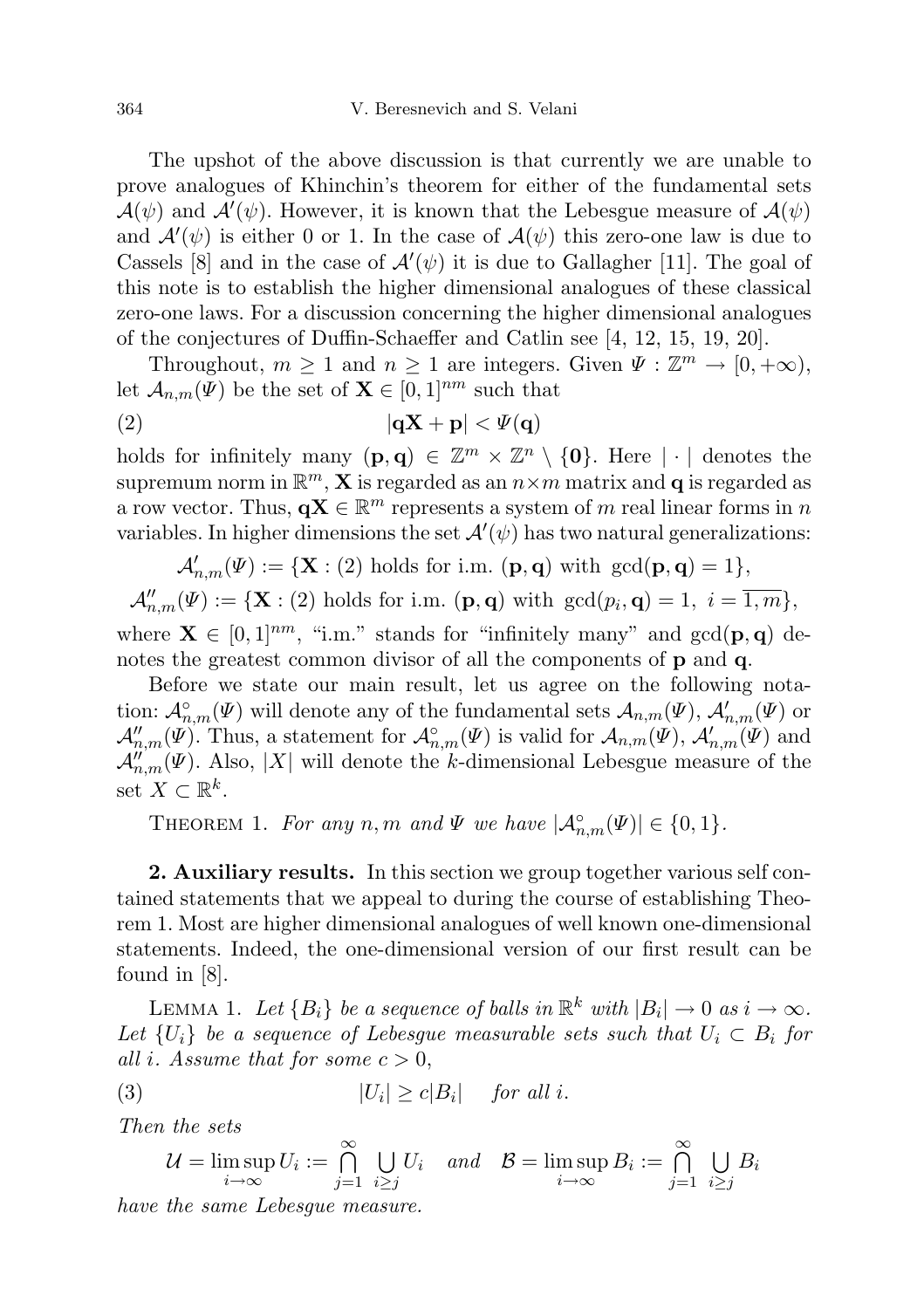*Proof.* Let  $\mathcal{U}_j := \bigcup_{i \geq j} U_i$  and  $\mathcal{D}_j := \mathcal{B} \setminus \mathcal{U}_j$ . Then  $\mathcal{D} := \mathcal{B} \setminus \mathcal{U} = \bigcup_j \mathcal{D}_j$ and Lemma 1 states that  $D$  has measure zero, or equivalently, that every  $\mathcal{D}_j$  has measure zero. Assume the contrary. Then there is an  $l \in \mathbb{N}$  such that  $|\mathcal{D}_l| > 0$  and therefore there is a density point  $\mathbf{x}_0$  of  $\mathcal{D}_l$ . Since  $\mathbf{x}_0 \in \mathcal{B}$ , we know that  $x_0 \in B_{j_i}$  for a sequence  $j_i$ . Since  $|B_{j_i}| \to 0$ , we see that  $|\mathcal{D}_l \cap B_{j_i}| \sim |B_{j_i}|$  as  $i \to \infty$ . Since  $\mathcal{D}_j \supset \mathcal{D}_l$  for all  $j \geq l$ , it follows that

(4) 
$$
|\mathcal{D}_{j_i} \cap B_{j_i}| \sim |B_{j_i}| \text{ as } i \to \infty.
$$

On the other hand, by construction  $\mathcal{D}_{j_i} \cap U_{j_i} = \emptyset$ . Thus, in view of (3) we have

$$
|B_{j_i}| \geq |U_{j_i}| + |\mathcal{D}_{j_i} \cap B_{j_i}| \geq c|B_{j_i}| + |\mathcal{D}_{j_i} \cap B_{j_i}|,
$$

i.e.  $|\mathcal{D}_{j_i} \cap B_{j_i}| \leq (1-c)|B_{j_i}|$  for all sufficiently large *i*. This contradicts (4).

The following lemma is the higher dimensional analogue of the well known one-dimensional "ergodic" property of rational transformations—see for example [11, Lemma 3], [13, Lemma 2.2] or [22, Lemma 7].

LEMMA 2. For any integer  $l \geq 2$  and  $\mathbf{s} \in \mathbb{Z}^k$  consider the transformation of the unit cube  $[0,1]^k$  into itself given by

$$
T: \mathbf{x} \mapsto l\mathbf{x} + \frac{1}{l}\,\mathbf{s} \;(\text{mod } 1).
$$

Let A be a subset of  $[0,1]^k$  such that  $T(A) \subseteq A$ . Then A is of Lebesgue measure 0 or 1.

*Proof.* Let A be as in the statement. Then  $T^{\nu}(A) \subseteq A$ , where  $T^{\nu} : \mathbf{x} \mapsto$  $l^{\nu}$ **x**+**s**/l (mod 1) is the *ν*th iterate of T. Let  $\chi_A$  be the characteristic function of A. It follows that

(5) 
$$
\chi_A(\mathbf{x}) \leq \chi_A \left(l^{\nu} \mathbf{x} + \frac{\mathbf{s}}{l}\right).
$$

 $\lambda = \sqrt{2}$ 

Suppose that  $|A| > 0$ . Then there is a density point  $x_0$  of A. Let  $C_{\nu}$  be the cube in  $[0,1]^k$  centred at  $\mathbf{x}_0$  of sidelength  $l^{-\nu}$ . Then  $|A \cap C_{\nu}|$  equals

$$
\int_{C_{\nu}} \chi_A(\mathbf{x}) d\mathbf{x} \stackrel{(5)}{\leq} \int_{C_{\nu}} \chi_A \left( l^{\nu} \mathbf{x} + \frac{\mathbf{s}}{l} \right) d\mathbf{x} = \frac{1}{l^{\nu k}} \int_{[0,1]^k} \chi_A(\mathbf{x}) d\mathbf{x} = |C_{\nu}| \cdot |A|.
$$

Since  $\mathbf{x}_0$  is a density point of A and diam  $C_{\nu} \to 0$  as  $\nu \to \infty$ , the left hand side of the above equality is asymptotically  $|C_{\nu}|$ . Therefore,  $|A| = 1$ .

Given a ball  $B = B(x, r)$  and a real number  $c > 0$ , we denote by  $cB$ the "scaled" ball  $B(x, cr)$ . The next lemma is a basic covering result from geometric measure theory usually referred to as the 5r-lemma. For further details and proof the reader is referred to [18].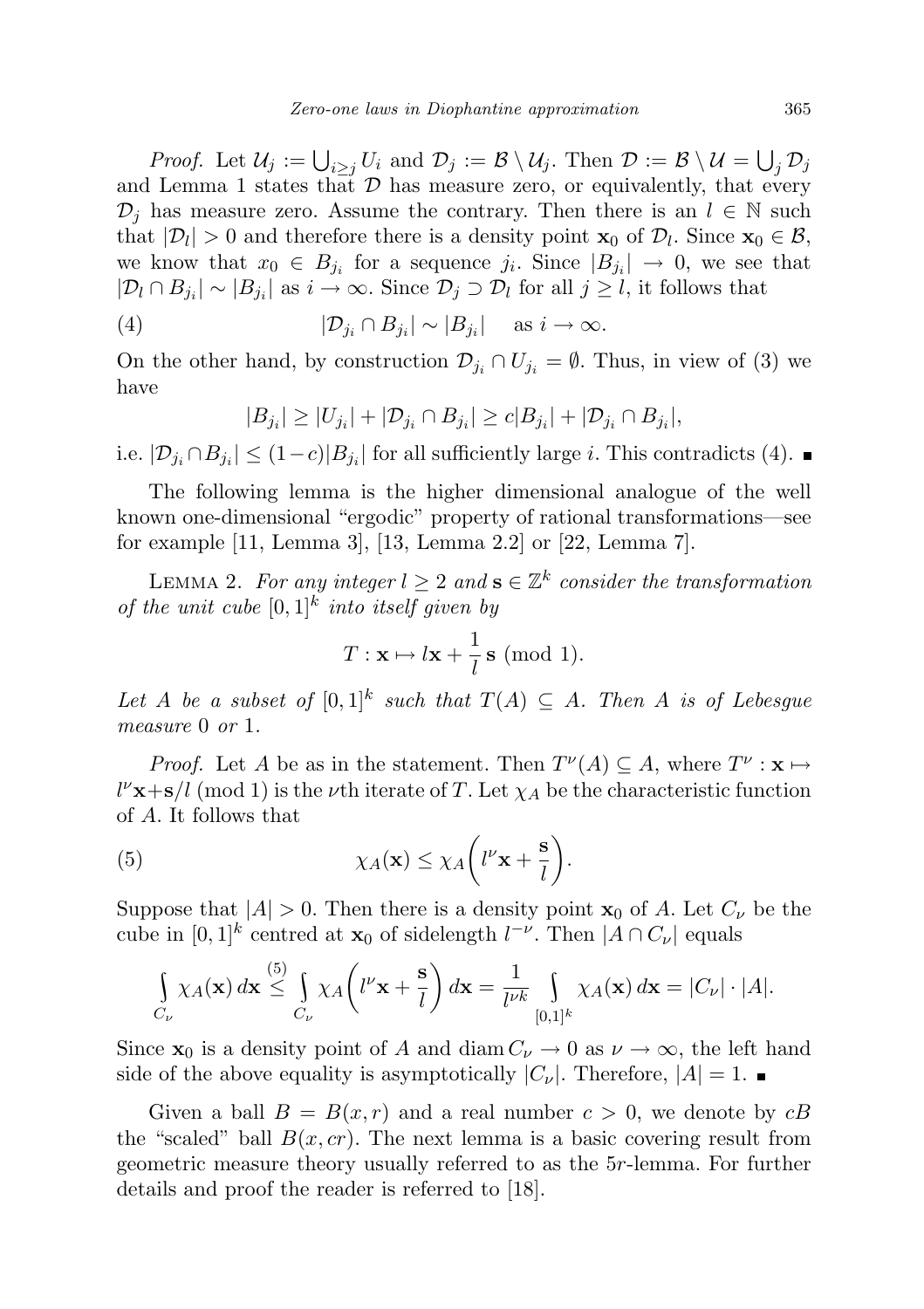LEMMA 3. Every collection  $\mathcal C$  of balls of uniformly bounded diameter in a metric space contains a disjoint subcollection G such that

$$
\bigcup_{B\in\mathcal{C}}B\subset\bigcup_{B\in\mathcal{G}}5B.
$$

We immediately make use of the covering lemma to show that the Lebesgue measure of a reasonably general lim sup set is unchanged with respect to "scaling" by a constant factor.

LEMMA 4. Let  $\{S_i\}_{i\in\mathbb{N}}$  be a sequence of subsets in  $[0,1]^k$ ,  $\{\delta_i\}_{i\in\mathbb{N}}$  be a sequence of positive numbers such that  $\delta_i \to 0$  as  $i \to \infty$  and let

$$
\Delta(S_i, \delta_i) := \{x \in [0,1]^k : \text{dist}(S_i, x) < \delta_i\}.
$$

Then for any real number  $C > 1$ , the sets

$$
A := \limsup_{i \to \infty} \Delta(S_i, \delta_i) \quad and \quad B := \limsup_{i \to \infty} \Delta(S_i, C\delta_i)
$$

have the same Lebesgue measure.

*Proof.* First of all notice that the sets  $\Delta(S_i, \delta_i)$  are open and therefore Lebesgue measurable. Since  $C > 1$  we have  $A \subset B$ . For each  $i \in \mathbb{N}$ , let  $\mathcal{B}_i$ denote the collection of balls  $\{B(x, \delta_i) : x \in S_i\}$ . Thus,  $\Delta(S_i, \delta_i) = \bigcup_{B \in \mathcal{B}_i} B$ . By Lemma 3, there is a disjoint subcollection  $\mathcal{G}_i$  of  $\mathcal{B}_i$  such that

(6) 
$$
\bigcup_{B \in \mathcal{G}_i}^{\circ} B \subset \Delta(S_i, \delta_i) = \bigcup_{B \in \mathcal{B}_i} B \subset \bigcup_{B \in \mathcal{G}_i} 5B.
$$

Since  $S_i \subset [0,1]^k$ , every ball  $B \in \mathcal{G}_i$  is contained in the cube  $[-\delta_i, 1 + \delta_i]^k$ . It follows that  $\mathcal{G}_i$  is a finite disjoint collection of balls.

If  $z \in \Delta(S_i, C\delta_i)$ , then there is a  $y \in S_i$  such that  $|z - y| < C\delta_i$ . Furthermore, by (6) there exists a ball  $B = B(x, \delta_i) \in \mathcal{G}_i$  such that  $y \in 5B$ . Therefore,  $|z - x| \le |z - y| + |y - x| < (5 + C)\delta_i$ . Thus we have shown that

(7) 
$$
\Delta(S_i, C\delta_i) \subset \bigcup_{B \in \mathcal{G}_i} (5+C)B.
$$

Now given a constant  $\lambda > 0$ , let  $\mathcal{C}(\lambda) := \limsup_{i \to \infty} \bigcup_{B \in \mathcal{G}_i} \lambda B$ . This is the set of x such that  $x \in \lambda B$  for some  $B \in \mathcal{G}_i$  for infinitely many i. Then (6) and (7) imply that

$$
(8) \t C(1) \subset A \subset B \subset C(5+C).
$$

By Lemma 1, the sets  $\mathcal{C}(\lambda)$  with  $\lambda > 0$  have the same Lebesgue measure irrespective of  $\lambda$ . Therefore, in view of (8) the sets A and B must have the same Lebesgue measure.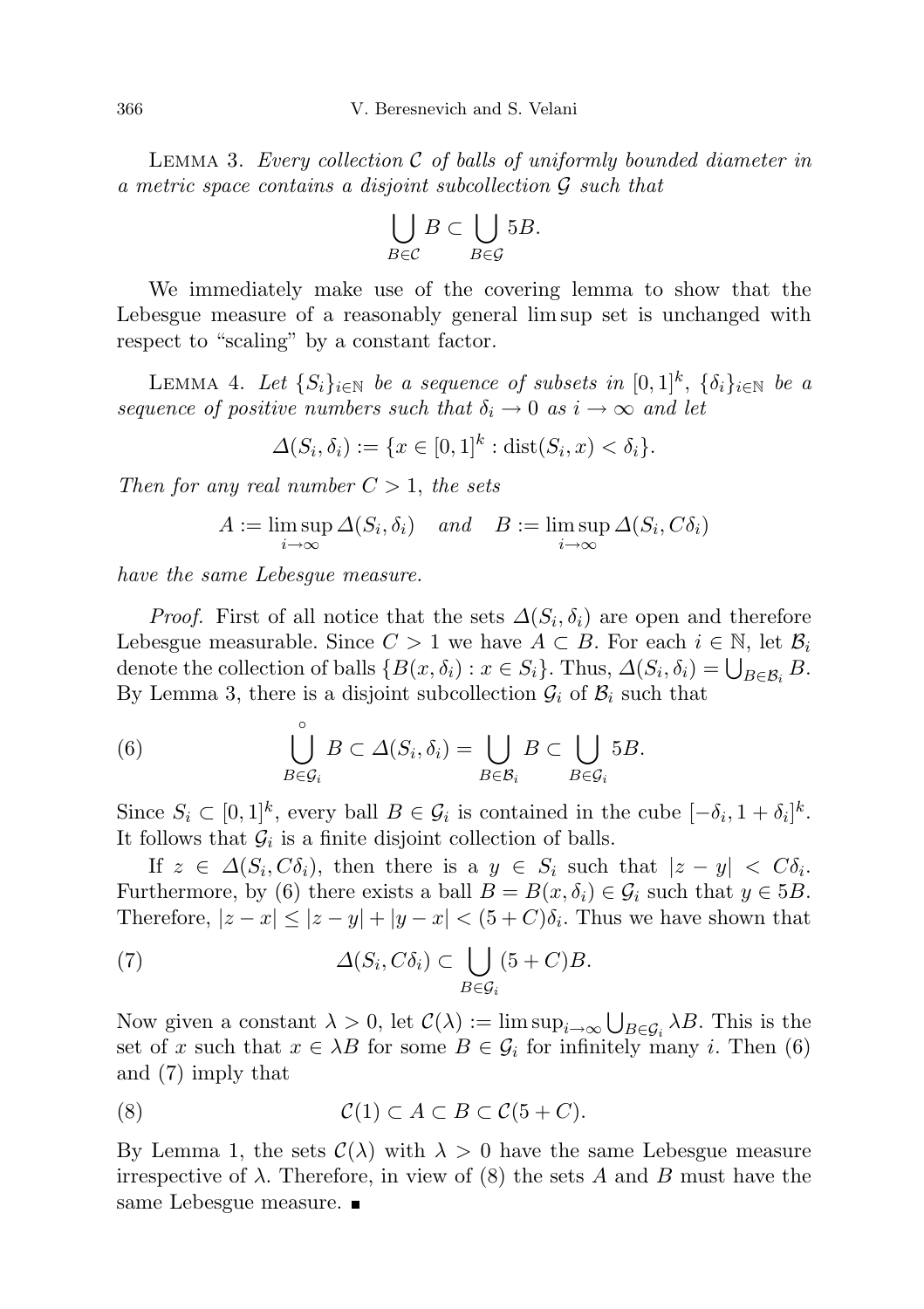**3. Proof of Theorem 1.** Following the arguments of [11], it is easily verified that  $\mathcal{A}_{n,m}^{\circ}(\Psi) = [0,1]^{nm}$  if the condition

(9) 
$$
\Psi(\mathbf{q})/|\mathbf{q}| \to 0 \quad \text{as } |\mathbf{q}| \to \infty
$$

is violated. Therefore, without loss of generality we assume that (9) is satisfied.

When considering  $\mathcal{A}_{n,m}^{\circ}(\Psi)$ , the error of approximation is rigidly determined by the function  $\Psi$ . In proving Theorem 1, it is extremely useful to introduce a certain degree of flexibility within the error of approximation. Given  $\mathcal{A}_{n,m}^{\circ}(\Psi)$ , let

$$
\mathcal{F}_{n,m}^{\circ}(\Psi) = \bigcup_{k=1}^{\infty} \mathcal{A}_{n,m}^{\circ}(k\Psi).
$$

Clearly,  $\mathcal{F}_{n,m}^{\circ}(\Psi) \supset \mathcal{A}_{n,m}^{\circ}(\Psi)$ . However, as a consequence of Lemma 4 we have

(10) 
$$
|\mathcal{F}_{n,m}^{\circ}(\Psi)| = |\mathcal{A}_{n,m}^{\circ}(\Psi)|.
$$

Clearly, Theorem 1 follows on establishing the analogous statement for  $\mathcal{F}_{n,m}^{\circ}(\Psi).$ 

THEOREM 2. For any n, m and  $\Psi$  we have  $|\mathcal{F}_{n,m}^{\circ}(\Psi)| \in \{0,1\}.$ 

*Proof.* We establish the theorem by considering the sets  $\mathcal{F}_{n,m}(\Psi), \mathcal{F}'_{n,m}(\Psi)$ and  $\mathcal{F}_{n,m}''(\Psi)$  separately.

The set  $\mathcal{F}_{n,m}(\Psi)$ : Clearly,  $\mathcal{F}_{n,m}(\Psi)$  is invariant under the translation  $T: \mathbf{X} \mapsto 2\mathbf{X}$  (mod 1). Thus, the desired statement is a trivial consequence of Lemma 2.

The set  $\mathcal{F}'_{n,m}(\Psi)$ : By definition,  $\mathcal{F}'_{n,m}(\Psi)$  consists of points  $\mathbf{X} \in [0,1]^{nm}$ for which there exists a constant  $C = C(\mathbf{X}) > 0$  such that

(11) 
$$
|\mathbf{q} \mathbf{X} + \mathbf{p}| < C\Psi(\mathbf{q}) \quad \text{and} \quad \gcd(\mathbf{p}, \mathbf{q}) = 1
$$

for infinitely many  $(\mathbf{p}, \mathbf{q}) \in \mathbb{Z}^m \times \mathbb{Z}^n \setminus \{0\}$ . Now, for each prime l consider the following subsets of  $\mathcal{F}'_{n,m}(\Psi)$ :

$$
\mathcal{S}_0(l) = \{ \mathbf{X} \in [0,1]^{nm} : \exists C > 0 \text{ so that (11) holds for i.m. } (\mathbf{p}, \mathbf{q}) \text{ with}
$$

$$
l \nmid d = \gcd(\mathbf{q}) \},
$$

$$
\mathcal{S}_1(l) = \{ \mathbf{X} \in [0,1]^{nm} : \exists C > 0 \text{ so that (11) holds for i.m. } (\mathbf{p}, \mathbf{q}) \text{ with}
$$

$$
\mathcal{S}_1(t) = \{ \mathbf{X} \in [0, 1]^{n} : \exists C > 0 \text{ so that (11) holds for 1.m. } (\mathbf{p}, \mathbf{q}) \text{ with}
$$
  
 
$$
l \parallel d = \gcd(\mathbf{q}) \},
$$

 $\mathcal{S}_2(l) = {\mathbf{X} \in [0,1]^{nm} : \exists C > 0 \text{ so that (11) holds for i.m. (**p,q**) with$  $l^2 | d = \gcd(q)$ .

Here  $l \parallel d$  means that l divides d but  $l^2$  does not. Note that  $(12)$  $\mathcal{S}_{n,m}(\Psi) = \mathcal{S}_0(l) \cup \mathcal{S}_1(l) \cup \mathcal{S}_2(l).$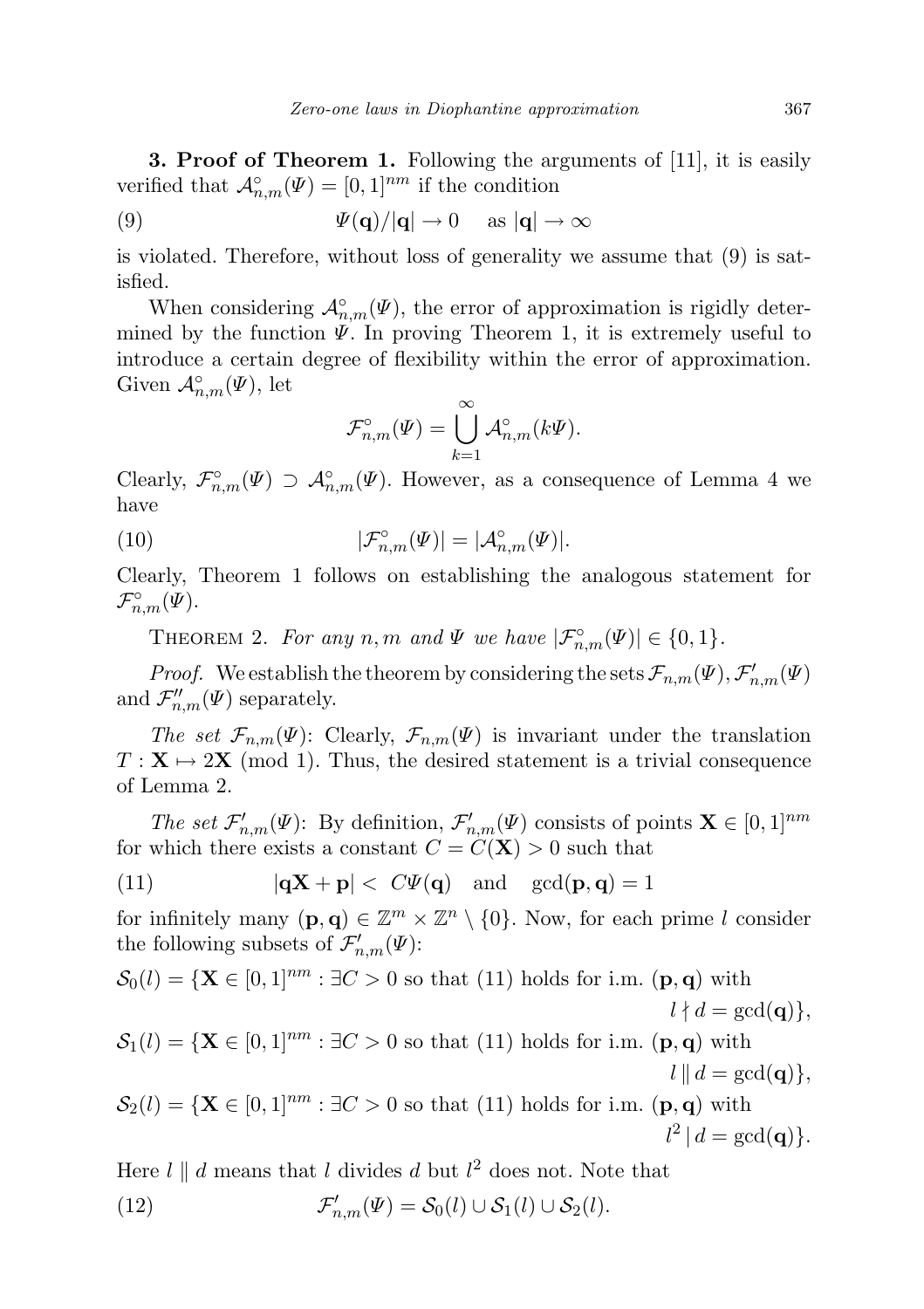Suppose  $\mathbf{X} \in \mathcal{S}_0(l)$ . Then (11) is satisfied for infinitely many (p,q) with  $l \nmid d = \gcd(q)$ . On setting  $q' := q$  and  $p' := l p$ , we find that

$$
|\mathbf{q}'(l\mathbf{X})+\mathbf{p}'| < lC\Psi(\mathbf{q}')
$$

for infinitely many  $(\mathbf{p}', \mathbf{q}') \in \mathbb{Z}^m \times \mathbb{Z}^n \setminus \{0\}$  with

(13) 
$$
\gcd(\mathbf{p}',\mathbf{q}')=1.
$$

The coprimality condition is readily verified by making use of the fact that  $l \nmid \gcd(q)$ . Thus, if  $\mathbf{X} \in \mathcal{S}_0(l)$  then  $l\mathbf{X} \in \mathcal{S}_0(l)$ . Therefore the set  $\mathcal{S}_0(l)$  is invariant under the transformation  $T : X \rightarrow \mathbf{IX}$  (mod 1) and Lemma 2 implies that  $|\mathcal{S}_0(l)|$  is 0 or 1.

For  $j \in \{1, \ldots, n\}$ , let  $\mathcal{S}_{1,j}(l)$  denote the set of  $\mathbf{X} \in [0, 1]^{nm}$  such that (11) is satisfied for infinitely many  $(p, q)$  with  $l \parallel q_j$ . Recall that  $q_j$  is the *j*th coordinate of  $\mathbf{q} = (q_1, \ldots, q_n)$ . Clearly,

$$
\mathcal{S}_1(l) = \bigcup_{j=1}^n \mathcal{S}_{1,j}(l) .
$$

Suppose  $\mathbf{X} \in \mathcal{S}_{1,j}(l)$  for some  $j \in \{1, \ldots, n\}$ . Let  $\mathbf{S}_j \in \mathbb{Z}^{nm}$  denote the integer matrix with zero entries everywhere except in the jth row where every entry is 1. Then  $\mathbf{qS}_j = (q_j, \ldots, q_j) \in \mathbb{Z}^m$ . By definition, (11) is satisfied for infinitely many  $(\mathbf{p}, \mathbf{q})$  with  $l \parallel q_j$ . On setting  $\mathbf{q}' := \mathbf{q}$  and  $\mathbf{p}' := l\mathbf{p} - \frac{1}{l}$  $\frac{1}{l}{\bf q}{\bf S}_j,$ we see that

(14) 
$$
\left| \mathbf{q}'\left( l\mathbf{X} + \frac{1}{l} \mathbf{S}_j \right) + \mathbf{p}' \right| < lC \Psi(\mathbf{q}')
$$

for infinitely many  $(\mathbf{p}', \mathbf{q}') \in \mathbb{Z}^m \times \mathbb{Z}^n \setminus \{0\}$  satisfying (13). Thus, if  $\mathbf{X} \in \mathcal{S}_{1,j}(l)$ then  $l\mathbf{X} + (1/l)\mathbf{S}_j \in \mathcal{S}_{1,j}(l)$ . Therefore the set  $\mathcal{S}_{1,j}(l)$  is invariant under the transformation

$$
T: \mathbf{X} \mapsto l\mathbf{X} + \frac{1}{l}\,\mathbf{S}_j\,\,(\text{mod }1)
$$

and Lemma 2 implies that  $|S_{1,j}(l)|$  is 0 or 1. Thus,  $S_1(l)$  is a finite union of sets with measure 0 or 1 and so  $|\mathcal{S}_1(l)|$  is also 0 or 1.

In view of (12), the upshot of the above results for  $|\mathcal{S}_0(l)|$  and  $|\mathcal{S}_1(l)|$  is that if there exists a prime l such that  $S_0(l)$  or  $S_1(l)$  is of positive measure then  $|\mathcal{F}'_{n,m}(\Psi)| = 1$ . Thus, without loss of generality we can assume that such a prime does not exist and so by (12) we have

(15) 
$$
|\mathcal{S}_2(l)| = |\mathcal{F}'_{n,m}(\Psi)| \text{ for every prime } l.
$$

Suppose  $\mathbf{X} \in \mathcal{S}_2(l)$  and fix any  $\mathbf{S} \in \mathbb{Z}^{nm}$ . Then (11) is satisfied for infinitely many (**p**, **q**) with  $l^2 | d = \gcd(q)$ . On setting  $q' := q$  and  $p' := p - (1/l)qS$ , we see that

(16) 
$$
\left| \mathbf{q}'\left( \mathbf{X} + \frac{1}{l} \mathbf{S} \right) + \mathbf{p}' \right| < C \Psi(\mathbf{q})
$$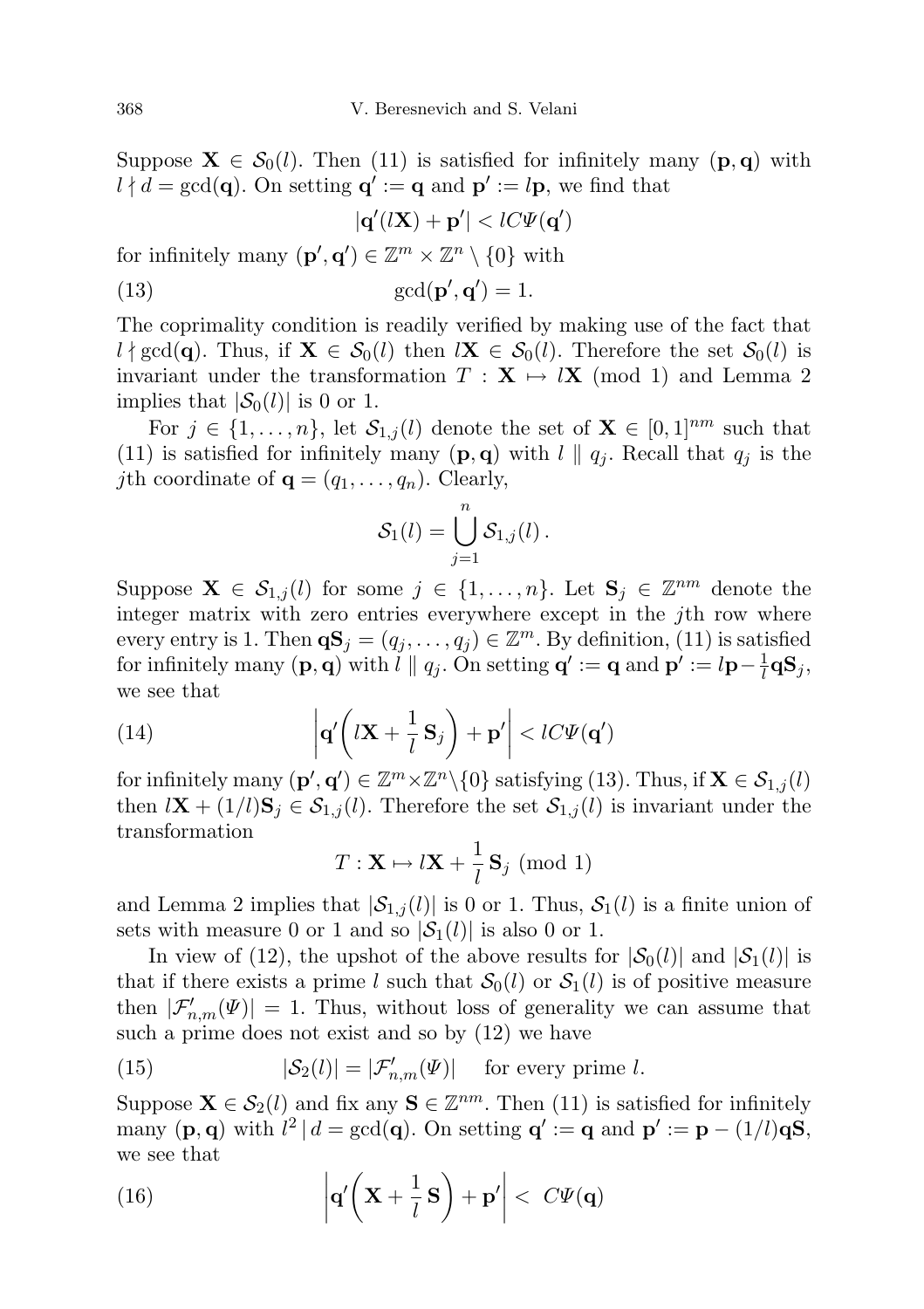for infinitely many  $(\mathbf{p}', \mathbf{q}') \in \mathbb{Z}^m \times \mathbb{Z}^n \setminus \{0\}$  satisfying (13). Thus, if  $\mathbf{X} \in \mathcal{S}_2(l)$ then  $\mathbf{X} + (1/l)\mathbf{S} \in \mathcal{S}_2(l)$  for any  $\mathbf{S} \in \mathbb{Z}^{nm}$ . Therefore the set  $\mathcal{S}_2(l)$  is invariant under any transformation  $\mathbf{X} \mapsto \mathbf{X} + (1/l)\mathbf{S} \pmod{1}$  with  $\mathbf{S} \in \mathbb{Z}^{nm}$ . In other words,  $S_2(l)$  is 1/l-periodic in every coordinate. Thus, for any cube  $C_l$  in  $[0, 1]^{nm}$  of sidelength  $1/l$  we have

$$
|\mathcal{S}_2(l) \cap \mathcal{C}_l| = |\mathcal{S}_2(l)| \cdot |\mathcal{C}_l|.
$$

In view of (15), it follows that

(17) 
$$
|\mathcal{F}_{n,m}'(\Psi) \cap \mathcal{C}_l| = |\mathcal{F}_{n,m}'(\Psi)| \cdot |\mathcal{C}_l|
$$

for any prime l. Now suppose that  $|\mathcal{F}'_{n,m}(\Psi)| > 0$ . Then there is a density point  $\mathbf{X}_0$  of  $\mathcal{F}'_{n,m}(\Psi)$ . For each prime l, let  $\mathcal{C}_l$  denote the cube in  $[0,1]^{nm}$ centred at  $\mathbf{X}_0$  of sidelength 1/l. Then

$$
|\mathcal{F}_{n,m}'(\Psi) \cap \mathcal{C}_l| \sim |\mathcal{C}_l| \quad \text{ as } l \to \infty.
$$

This together with (17) implies that  $|\mathcal{F}'_{n,m}(\Psi)| = 1$  and thereby completes the proof of Theorem 1 for the set  $\mathcal{F}'_{n,m}(\Psi)$ .

The set  $\mathcal{F}_{n,m}''(\Psi)$ : To establish the desired zero-one statement for the set  $\mathcal{F}_{n,m}''(\Psi)$ , we modify in the obvious manner the argument for  $\mathcal{F}_{n,m}'(\Psi)$ . Naturally, "gcd $(p_i, \mathbf{q}) = 1$  for all  $j = 1, \ldots, m$ " will replace "gcd $(\mathbf{p}, \mathbf{q}) =$ 1" appearing in (11). Similarly, the condition that " $gcd(p'_j, q') = 1$  for all  $j = 1, \ldots, m$ " will replace the coprimality condition (13). The rest remains pretty much unchanged.

## 4. Further results and questions

 $\Psi$ -well approximable points. Various sets of  $\Psi$ -well approximable points are defined by requiring that the constant  $C > 0$  appearing in (11) can be made arbitrarily small. More precisely, set

$$
\mathcal{W}_{n,m}^{\circ}(\varPsi):=\bigcap_{k=1}^{\infty}\mathcal{A}_{n,m}^{\circ}(k^{-1}\varPsi).
$$

Lemma 4 readily implies the following statement.

THEOREM 3. For any n, m and  $\Psi$  we have  $|\mathcal{W}_{n,m}^{\circ}(\Psi)| = |\mathcal{A}_{n,m}^{\circ}(\Psi)|$ .

Theorem 3 combined with (10) and Theorem 2 trivially implies the zeroone law for  $\Psi$ -well approximable sets.

COROLLARY 1. For any n, m and  $\Psi$  we have  $|\mathcal{W}_{n,m}^{\circ}(\Psi)| \in \{0,1\}.$ 

 $\Psi$ -badly approximable points. Naturally, various sets of  $\Psi$ -badly approx*imable* points can be thought of as being complementary to  $\Psi$ -well approximable sets. More precisely,

$$
\mathcal{B}_{n,m}^\circ(\varPsi):=\mathcal{A}_{n,m}^\circ(\varPsi)\setminus \mathcal{W}_{n,m}^\circ(\varPsi).
$$

An immediate consequence of Theorem 3 is the following result.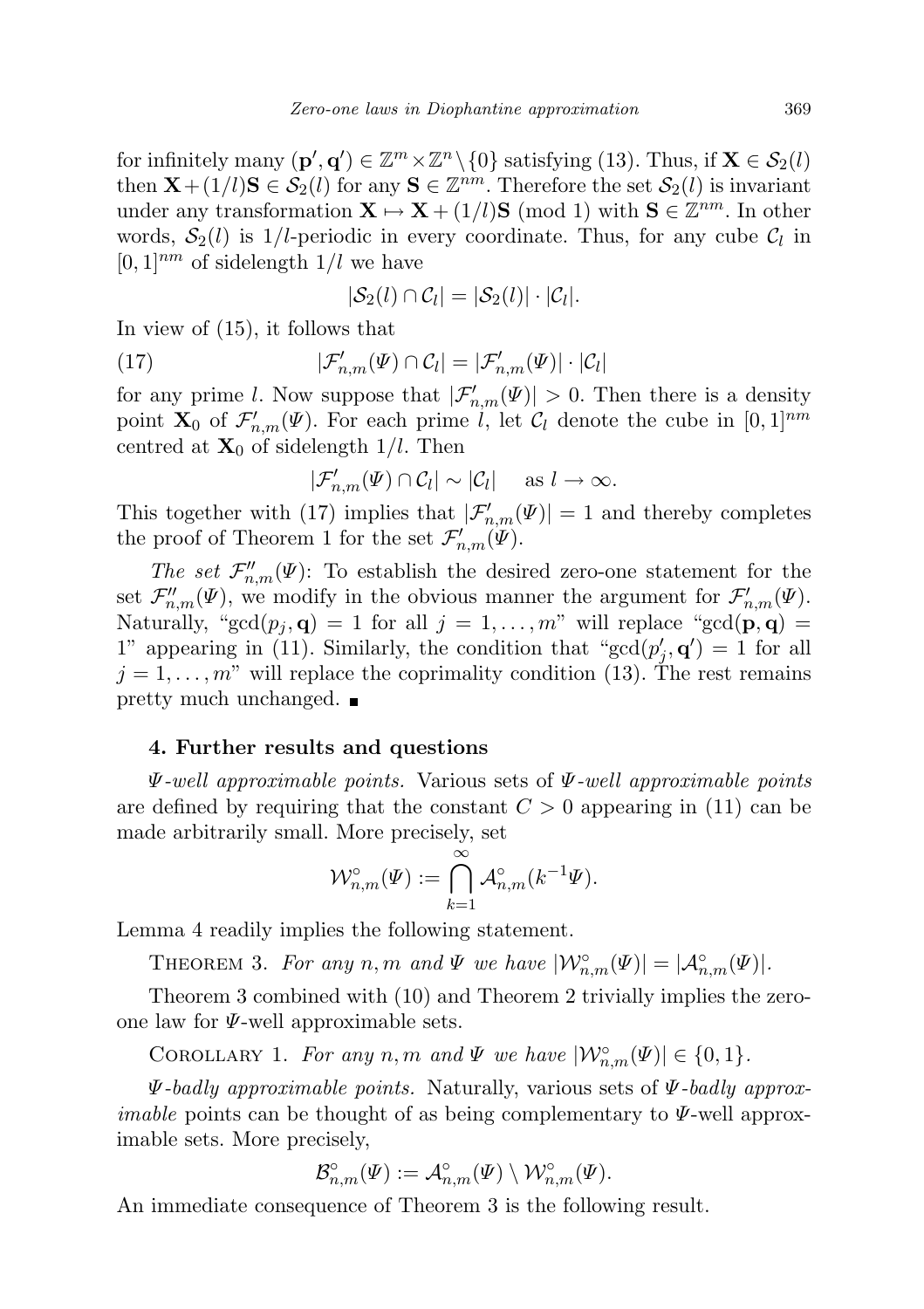COROLLARY 2. For any n, m and  $\Psi$  we have  $|\mathcal{B}_{n,m}^{\circ}(\Psi)| = 0$ .

The classical set of badly approximable real numbers **Bad** :=  $\mathcal{B}_{1,1}(q \mapsto$  $q^{-1}$ ) is known to have full Hausdorff dimension, i.e. dim **Bad** = 1. For a general function  $\psi : \mathbb{N} \to [0, +\infty)$  with various mild growth conditions, Bugeaud [7], answering a question posed in [5], has shown that  $\mathcal{B}_{1,1}(\psi)$  has full Hausdorff dimension, i.e. dim  $\mathcal{B}_{1,1}(\psi) = \dim \mathcal{A}_{1,1}(\psi)$ . In view of this and Corollary 2 it is reasonable to ask the following question.

QUESTION 1. Does  $\mathcal{B}_{n,m}(\Psi)$  have full Hausdorff dimension, i.e.

 $\dim \mathcal{B}_{n,m}(\Psi) = \dim \mathcal{A}_{n,m}(\Psi)$ ?

A weaker form of this question, in which  $\mathcal{B}_{n,m}(\Psi)$  is replaced by  $\mathcal{A}_{n,m}(\Psi)\setminus$  $\mathcal{A}_{n,m}(\Psi')$  with  $\Psi'(\mathbf{q}) = o(\Psi(\mathbf{q}))$  as  $|\mathbf{q}| \to \infty$ , can be found in [5]. Note that if the answer to the above question is yes, then automatically  $\dim \mathcal{B}_{n,m}^{\circ}(\Psi) =$  $\dim \mathcal{A}_{n,m}^{\circ}(\Psi).$ 

Multi-error approximation. Observe that the inequality (2) can be rewritten as a system of  $m$  inequalities

$$
|\mathbf{q} \mathbf{X}^{(j)} + p_j| < \Psi(\mathbf{q}), \quad j = 1, \dots, m,
$$

where  $X^{(j)}$  is the j<sup>th</sup> column of **X**. Thus, the error of approximation associated with each linear form is determined by  $\Psi$  and is the same. More generally, we consider the system

(18) 
$$
|\mathbf{q} \mathbf{X}^{(j)} + p_j| < \Psi_j(\mathbf{q}), \qquad j = 1, \ldots, m,
$$

with  $\Psi_j : \mathbb{Z}^n \to [0, +\infty)$  and so the error of approximation is allowed to differ from one linear form to the next. Let  $\mathcal{A}_{n,m}^{\circ}(\Psi_1,\ldots,\Psi_m)$  denote the "multi-error" analogue of  $\mathcal{A}_{n,m}^{\circ}(\Psi)$ , obtained by replacing (2) with (18) in the definition of  $\mathcal{A}_{n,m}^{\circ}(\Psi)$ . Naturally, this enables us to define the multi-error analogues of  $\mathcal{F}_{n,m}^{\circ}(\Psi)$ ,  $\mathcal{W}_{n,m}^{\circ}(\Psi)$  and  $\mathcal{B}_{n,m}^{\circ}(\Psi)$ .

Without much effort, it is possible to establish the multi-error analogue of Theorem 2—the proof is practically unchanged.

THEOREM 4. For any  $n, m$  and  $\Psi_1, \ldots, \Psi_m$  we have

$$
|\mathcal{F}_{n,m}^{\circ}(\Psi_1,\ldots,\Psi_m)| \in \{0,1\}.
$$

If the statement of Lemma 4 can be generalized to the multi-error framework the above theorem would answer the following question and thereby yield the analogue of Theorem 1.

QUESTION 2. Is it true that  $|\mathcal{F}_{n,m}^{\circ}(\Psi_1,\ldots,\Psi_m)| = |\mathcal{W}_{n,m}^{\circ}(\Psi_1,\ldots,\Psi_m)|^{\frac{1}{2}}$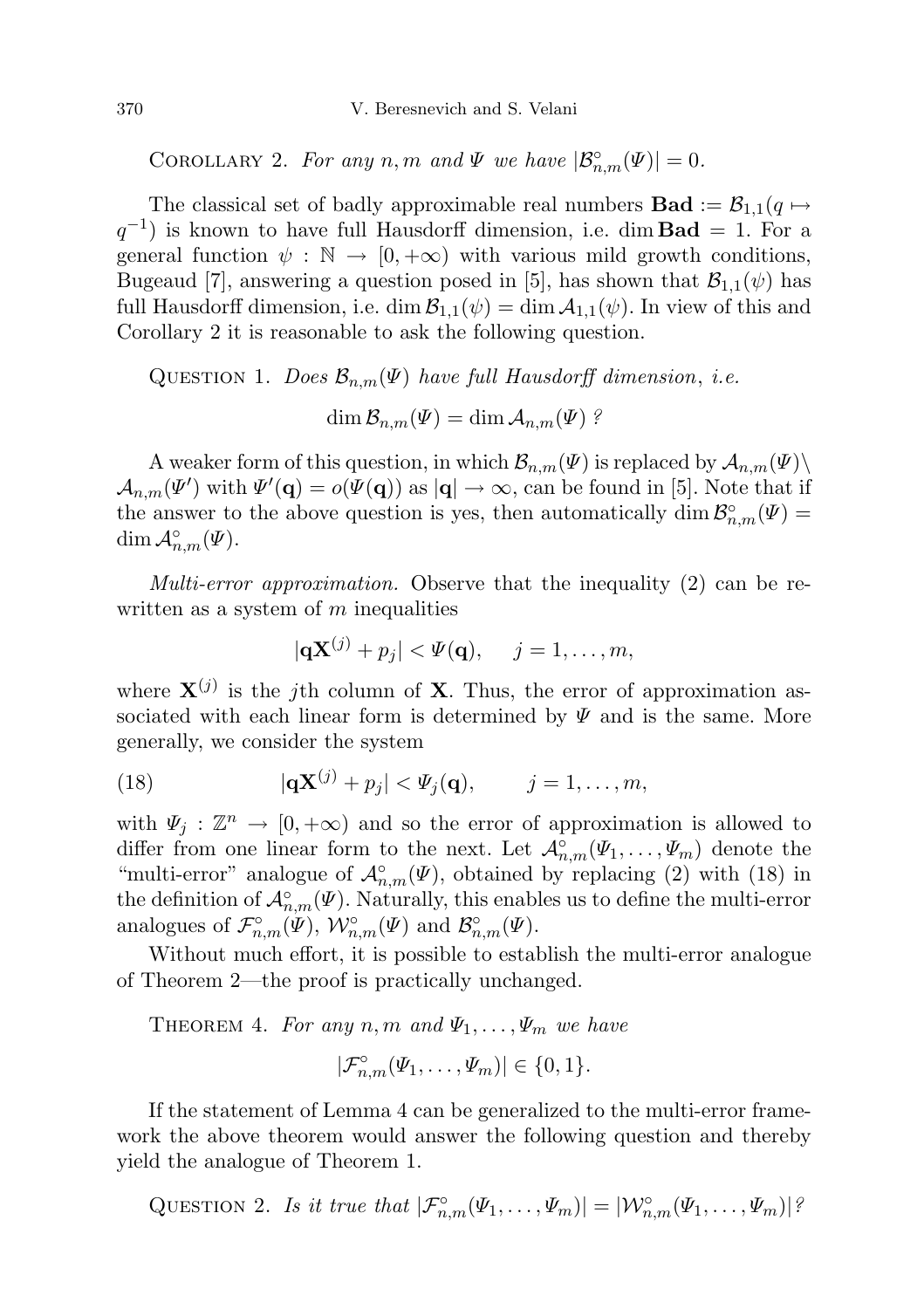Note that if the answer to Question 2 is yes, then so is the answer to our next question.

QUESTION 3. Is it true that  $|\mathcal{B}_{n,m}^{\circ}(\Psi_1,\ldots,\Psi_m)|=0$ ?

Multiplicative approximation. Given  $\Psi : \mathbb{Z}^n \to [0, +\infty)$ , let  $\mathcal{A}_{n,m}^{\times}(\Psi)$  be the set of  $\mathbf{X} \in [0, 1]^{nm}$  such that

(19) 
$$
\prod_{i=1}^{m} \|\mathbf{q} \mathbf{X}^{(j)}\| < \Psi(\mathbf{q})
$$

for infinitely many  $\mathbf{q} \in \mathbb{Z}^n$ . Here  $\|\cdot\|$  denotes the distance to the nearest integer. Naturally, this enables us to define the associated multiplicative sets  $\mathcal{F}_{n,m}^{\times}(\Psi)$ ,  $\mathcal{W}_{n,m}^{\times}(\Psi)$  (of multiplicatively  $\Psi$ -well approximable points) and  $\mathcal{B}_{n,m}^{\times}(\Psi)$  (of multiplicatively  $\Psi$ -badly approximable points). Clearly, if  $\Psi :=$  $\Psi_1 \cdots \Psi_m$  then

$$
\mathcal{A}(\Psi_1,\ldots,\Psi_m) \subset \mathcal{A}_{n,m}^{\times}(\Psi),
$$
  

$$
\mathcal{F}(\Psi_1,\ldots,\Psi_m) \subset \mathcal{F}_{n,m}^{\times}(\Psi),
$$
  

$$
\mathcal{W}(\Psi_1,\ldots,\Psi_m) \subset \mathcal{W}_{n,m}^{\times}(\Psi).
$$

However, it is easily seen that

$$
\mathcal{B}(\varPsi_1,\ldots,\varPsi_m)\not\subset \mathcal{B}_{n,m}^\times(\varPsi).
$$

QUESTION 4. Is it true that  $\mathcal{A}_{n,m}^{\times}(\Psi)$ ,  $\mathcal{F}_{n,m}^{\times}(\Psi)$  and  $\mathcal{W}_{n,m}^{\times}(\Psi)$  are of measure 0 or 1?

QUESTION 5. Is it true that  $|\mathcal{B}_{n,m}^{\times}(\Psi)| = 0$ ?

Note that when  $n = 1$ ,  $m = 2$  and  $\Psi(q) := q^{-1}$ , the answer to Question 5 is yes for obvious reasons. Indeed, it is conjectured that

$$
\mathcal{B}_{1,2}^{\times}(q \mapsto q^{-1}) = \emptyset.
$$

This is Littlewood's famous conjecture in the theory of Diophantine approximation.

Approximation by rational planes. The inequality (2) takes on two "extreme" forms of rational approximation depending on whether  $n = 1$  or  $m = 1$ . When  $m = 1$ , it corresponds to approximating arbitrary points by  $(n-1)$ -dimensional rational planes (i.e. rational hyperplanes) and gives rise to the dual theory of Diophantine approximation. When  $n = 1$ , it corresponds to approximating arbitrary points by 0-dimensional rational planes (i.e. rational points) and gives rise to the simultaneous theory of Diophantine approximation. For  $d \in \{0, \ldots, n-1\}$ , it is natural to consider the Diophantine approximation theory in which points in  $\mathbb{R}^n$  are approximated by d-dimensional rational planes—the dual and simultaneous theories just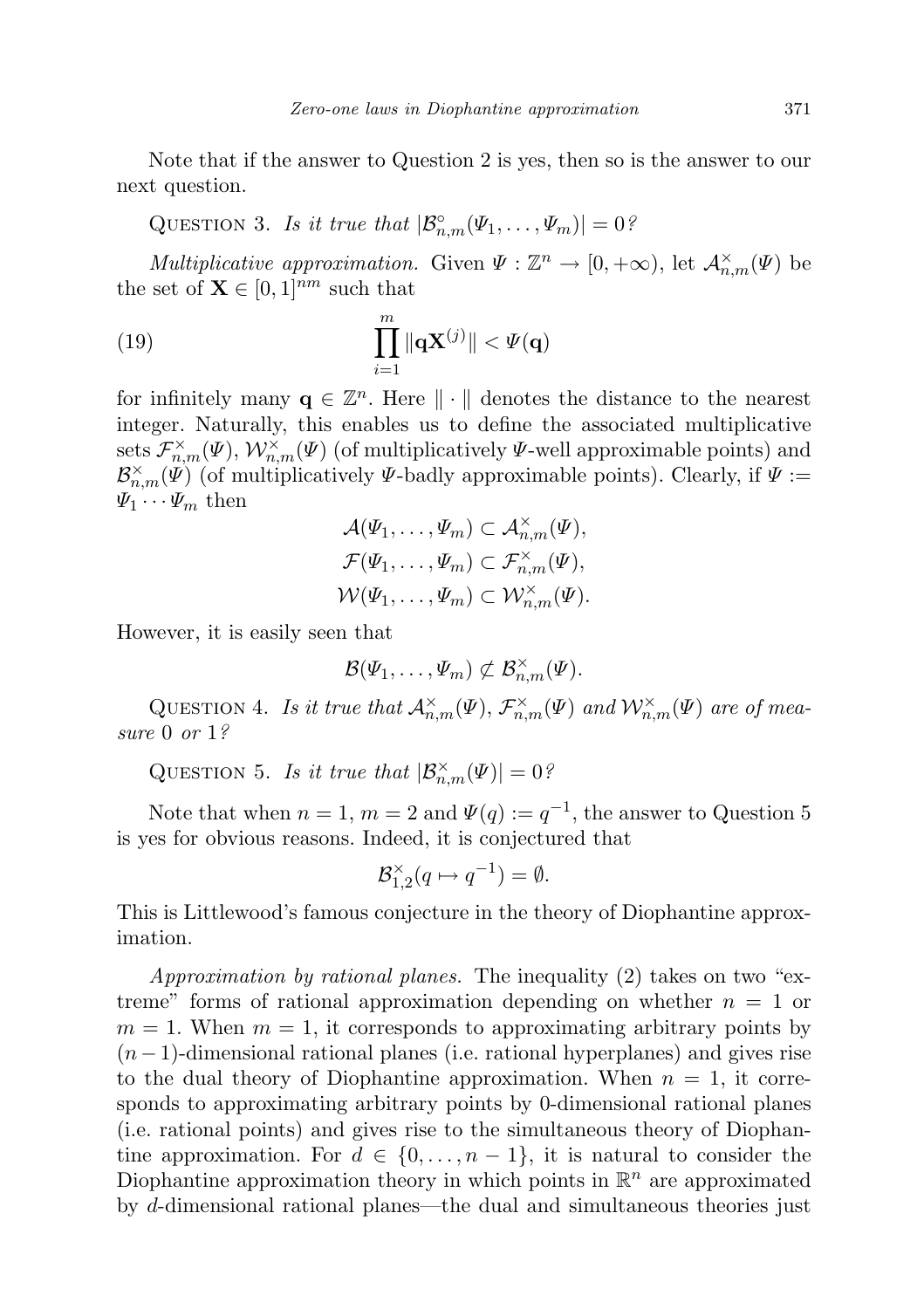represent the extreme. The foundations have been developed in some depth by W. M. Schmidt [21] in the sixties and more recently by M. Laurent [16]. However, apart from the extreme cases, there appears to be no analogue of Theorem 1 within the theory of approximation by d-dimensional rational planes.

Approximation by algebraic numbers. Sprindžuk's [22] celebrated proof of Mahler's conjecture [17] led Baker [1] to make the following stronger conjecture that was eventually established by Bernik [6]. Let  $n \in \mathbb{N}$  and  $\psi : \mathbb{N} \to (0, +\infty)$  be monotonic. Then for almost every real x the inequality

(20) 
$$
|P(x)| < H(P)^{-n+1}\psi(H(P))
$$

holds for finitely many  $P \in \mathbb{Z}[x]$  with  $\deg P \leq n$  if

(21) 
$$
\sum_{r=1}^{\infty} \psi(r) < \infty.
$$

Here  $H(P)$  is the height of P, i.e. the maximum of the absolute values of the coefficients of P. The case  $\psi(h) := h^{-1-\varepsilon}$  corresponds to Mahler's conjecture. In [2] it has been shown that if the sum in (21) diverges and  $\psi$  is monotonic, then for almost every real x inequality  $(20)$  holds infinitely often. More recently [3], the monotonicity assumption in Bernik's convergence result has been removed. However, removing the monotonicity assumption from the divergence result remains an open problem akin to the Duffin– Schaeffer conjecture. In the first instance, it would be natural and desirable to ask for a zero-one law.

QUESTION 6. Is it true that the set of  $x \in [0,1]$  such that (20) holds for infinitely many  $P \in \mathbb{Z}[x]$  with  $\deg P \leq n$  is of measure 0 or 1?

The following is a related question concerning explicit approximation by algebraic numbers.

QUESTION 7. Is it true that the set of real  $x \in [0,1]$  such that

(22) 
$$
|x - \alpha| < H(\alpha)^{-n} \psi(H(\alpha))
$$

holds for infinitely many real algebraic  $\alpha$  of  $\deg \alpha \leq n$  is of measure 0 or 1?

Here  $H(\alpha)$  stands for the height of the minimal defining polynomial of  $\alpha$ . If (21) is satisfied, a simple application of the Borel–Cantelli lemma shows that the set under consideration is of measure zero. On the other hand, if the sum in (21) diverges and  $\psi$  is monotonic, the set under consideration is known to have measure one (see  $[2]$ ). The upshot is that Question 7 only needs to be considered when  $\psi$  is non-monotonic and the sum in (21) diverges.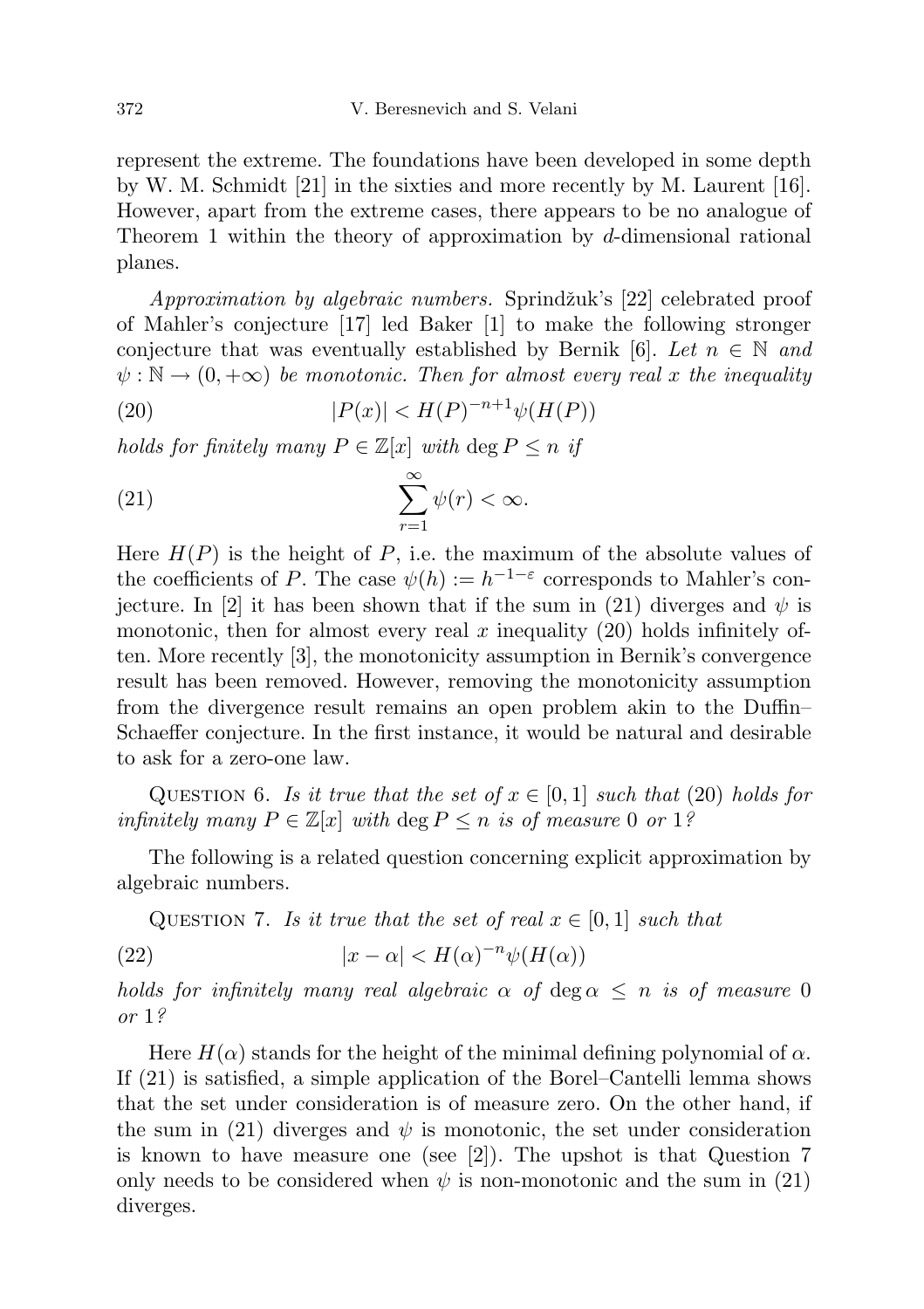Acknowledgements. We would like to thank Wolfgang Schmidt for his many wonderful theorems that have greatly influenced our research. Also, thank you for your generous support over the years. Finally and most importantly—happy number seventy five Wolfgang!

## References

- [1] A. Baker, On a theorem of Sprindžuk, Proc. Roy. Soc. London Ser. A 292 (1966), 92–104.
- [2] V. Beresnevich, On approximation of real numbers by real algebraic numbers, Acta Arith. 90 (1999), 97–112.
- $[3] \quad -$ , On a theorem of V. Bernik in the metric theory of Diophantine approximation, ibid. 117 (2005), 71–80.
- [4] V. Beresnevich, V. Bernik, M. Dodson and S. Velani, Classical metric diophantine approximation revisited, in: Analytic Number Theory: Essays in Honour of Klaus Roth (ed. by W. W. L. Chen et al.), Cambridge Univ. Press, 2009, to appear; preprint: arXiv:0803.2351.
- [5] V. Beresnevich, D. Dickinson and S. Velani, Sets of exact 'logarithmic' order in the theory of Diophantine approximation, Math. Ann. 321 (2001), 253–273.
- [6] V. Bernik, On the exact order of approximation of zero by values of integral polynomials, Acta Arith. 53 (1989), 17–28 (in Russian).
- [7] Y. Bugeaud, Sets of exact approximation order by rational numbers, Math. Ann. 327 (2003), 171–190.
- [8] J. W. S. Cassels, Some metrical theorems in Diophantine approximation. I, Proc. Cambridge Philos. Soc. 46 (1950), 209–218.
- [9] P. A. Catlin, Two problems in metric Diophantine approximation. I, J. Number Theory 8 (1976), 282–288.
- [10] R. J. Duffin and A. C. Schaeffer, Khintchine's problem in metric Diophantine approximation, Duke Math. J. 8 (1941), 243–255.
- [11] P. X. Gallagher, Approximation by reduced fractions, J. Math. Soc. Japan 13 (1961), 342–345.
- $[12] \quad -$ , Metric simultaneous diophantine approximation. II, Mathematika 12 (1965), 123–127.
- [13] G. Harman, Metric Number Theory, London Math. Soc. Monogr. 18, Clarendon Press, 1998.
- [14] A. Khintchine [A. Khinchin], Einige Sätze über Kettenbrüche, mit Anwendungen auf die Theorie der Diophantischen Approximationen, Math. Ann. 92 (1924), 115–125.
- [15] —, Zur metrischen Theorie der diophantischen Approximationen, Math. Z. 24 (1926), 706–714.
- [16] M. Laurent, On transfer inequalities in Diophantine approximation, preprint: arXiv:math/0703146.
- [17] K. Mahler, Uber das Maß der Menge aller S-Zahlen, Math. Ann. 106 (1932), 131– 139.
- [18] P. Mattila, Geometry of Sets and Measures in Euclidean Spaces. Fractals and Rectifiability, Cambridge Univ. Press, Cambridge, 1995.
- [19] A. Pollington and R. C. Vaughan, The k-dimensional Duffin and Schaeffer conjecture, Mathematika 37 (1990), 190–200.